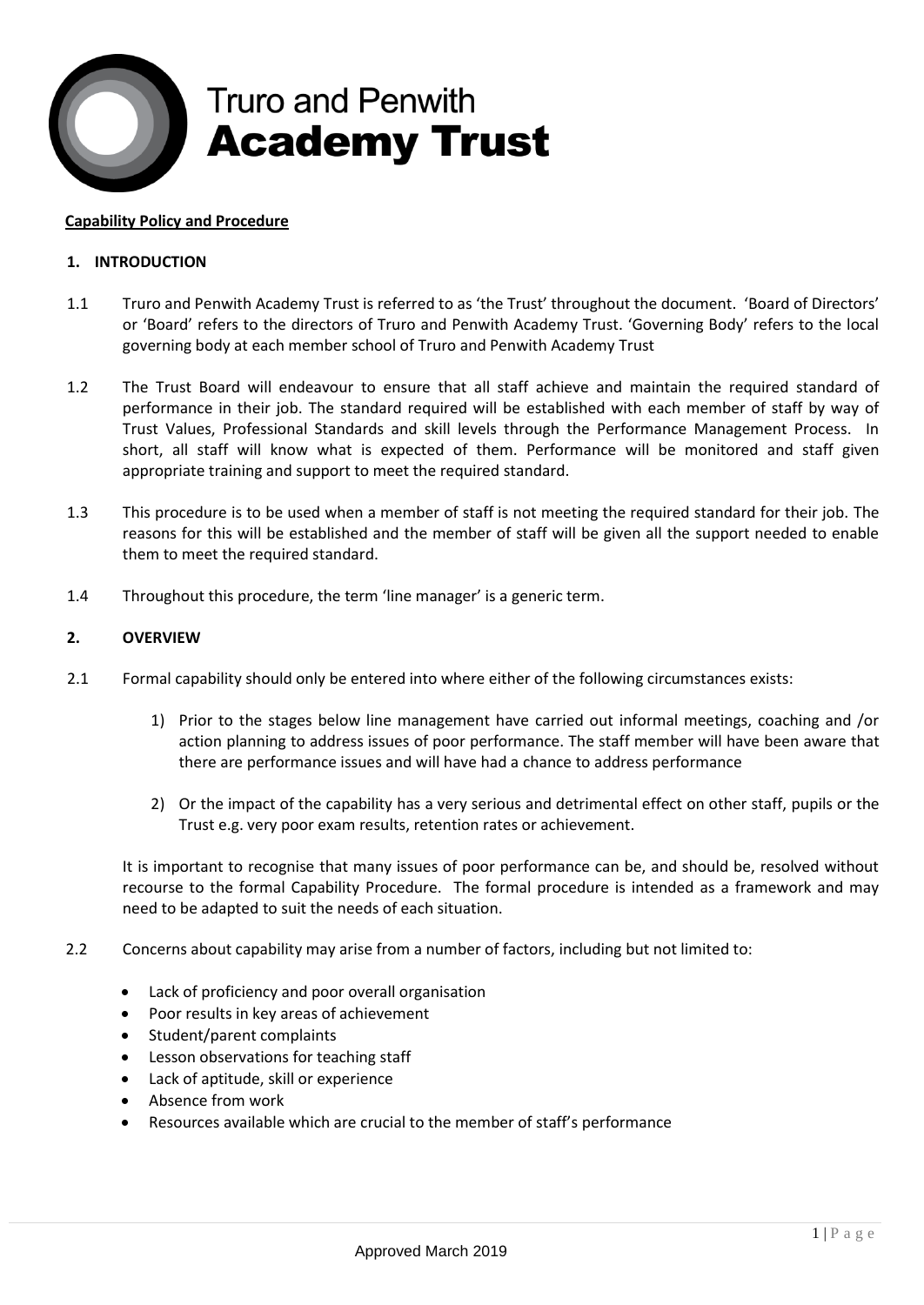

- 2.3 Concerns about capability should not be confused with disability. Where a member of staff has become disabled during their employment it is important to ensure that every effort should be made to retain them in their original job role through reasonable adjustments or redeploy them to a suitable alternative post, in line with the requirements of the Disability Discrimination Act 1995.
- 2.4 In exceptional circumstances, it may be necessary to temporarily redeploy or suspend a member of staff immediately from their normal job.
- 2.5 Throughout this procedure, the term 'line manager' is a generic term.
- 2.6 All staff have the right to be represented and accompanied by a representative of a trade union or workplace colleague at any stage of the formal Capability Procedure.
- 2.7 The capability procedure may be run in parallel with other Trust procedures as appropriate.

#### **3. PROCEDURE**

#### 3.1 **FORMAL STAGE**

#### 3.1.1 **First Stage Formal Meeting**

After making the individual aware that there are serious concerns around their performance the line manager should invite the staff member to a formal meeting to review their capability in post. The member of staff has the right to be accompanied at the meeting by a Trade Union representative or a Trust employed colleague. A member of Trust HR team may be present in an advisory capacity. The meeting should not be delayed unreasonably.

At this meeting, the member of staff should be informed of the specific performance issues. The member of staff should be given an opportunity to respond to the issues and discuss any difficulties they have been having before the line manager makes a decision as to what action should be taken.

At the formal meeting, the line manager may decide to issue a written capability warning. This will clearly indicate the further stages of the process and possible outcomes if improvement is not achieved. The decision needs to be confirmed in writing with objectives specified via an action plan and giving clear indication of how they will be measured. An example of an action plan is shown in Appendix A. Monitoring and assessment should continue for a further period of between one and three months.

If a capability warning is given the staff member has the right to appeal this decision. Any appeal should be made within 5 working days in writing, to the senior manager of the department in which the staff member works. The senior manager will hold the appeal or appoint an appropriate manager to hear the appeal. The person holding the appeal must be more senior than the manager who issued the warning and someone not previously involved in issuing the warning. If the warning was issued by the Head Teacher the appeal must be heard by a Governor. A member of Trust HR team should attend the appeal in an advisory capacity. The staff member has the right to be accompanied by a Trade Union representative or the Trust employed colleague. The meeting should not be delayed unreasonably.

#### 3.1.2 **Second Stage Formal Review Meeting**

The member of staff should be formally invited to this meeting and has the right to be accompanied at the meeting by a Trade Union representative or a Trust employed colleague. A member of Trust HR team may be present in an advisory capacity. The meeting should not be delayed unreasonably.